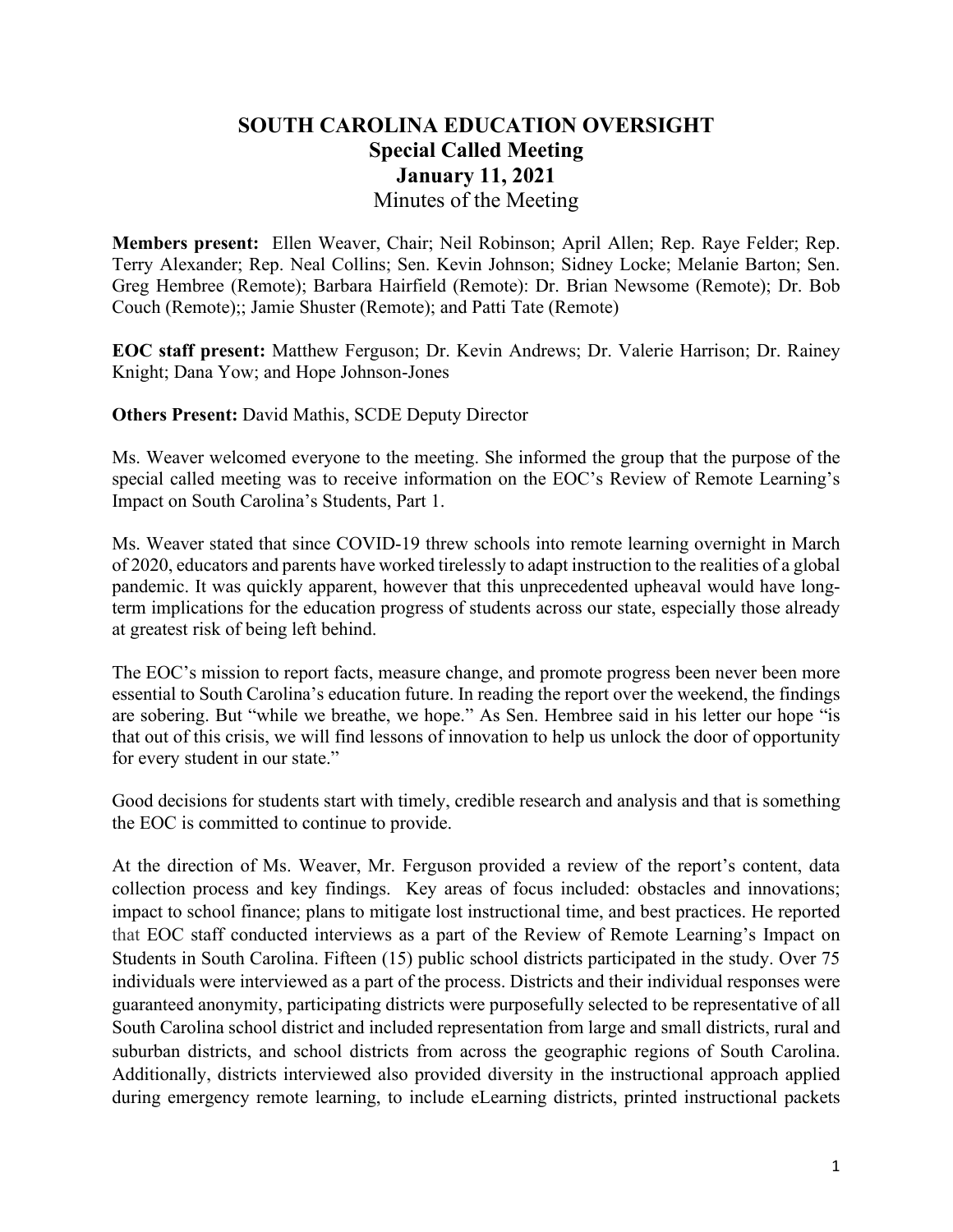only districts, and districts providing a blend of both virtual and printed instructional packets. Interviews were conducted by EOC staff from July 2020 to November 2020. Information was gathered about obstacles and opportunities district policies, district and school plans for fall reopening, and incurred and anticipated financial costs of the pandemic.

Mr. Ferguson shared the findings about primary obstacles to student learning during emergency remote learning:

- 1. Unequal distribution of internet access and 1:1 devices. Many students and teachers lacked access to the internet in their homes. Lack of access to the internet was experienced by students in poverty as well as by students and teachers who live in rural areas without the infrastructure for high-speed internet access. As of December 2020, school districts reported to SCDE that 25,257 student devices and 990 teacher devices are still needed. Of these, 19,490 student devices and 907 teacher devices had been ordered but had not yet been received.
- 2. Lack of a digital ecosystem to support virtual long-term instruction. Some districts felt prepared to deliver instruction virtually and remotely for short periods of time, such as an inclement weather event of a few days. Many of the districts who felt most prepared for short term closures had participated in the EOC's eLearning pilot. However, all districts interviewed emphasized the difference in delivering instruction to students for short periods of time versus the ongoing delivery of remote, virtual instruction over the long-term. The long-term delivery of remote, virtual learning was a reality for which most felt ill-prepared.
- 3. Lack of clearly defined instructional strategies for forward progress in remote learning. Districts described having to transform over a weekend in the spring. This turn-on-adime pivot resulted in responses that were in some cases reactionary and fragmented. Districts described chaotic scenes of trying to create and disseminate instructional packets, secure devices for students, and deploy virtual instruction with new or rarely used learning management systems while providing professional development to staff on the new tools and structures.
- 4. Challenge to navigate relationships in a virtual environment. A variety of those interviewed described the need to focus on building and sustaining relationships with stakeholders, even, and perhaps particularly, in a virtual environment. This included administrators seeking to maintain relationships with teachers and staff that recognized the tireless efforts and shifting personal needs, such as the need for teachers to care for their own children while teaching or living in homes with family members with compromised immune systems

Mr. Ferguson also provided information on the overall impact on student learning and plans to mitigate instructional loss:

1. Lack of instruction in new material during spring 2020 emergency remote learning will have negative impact on student achievement. Principals and teachers, particularly, mentioned the decline in student engagement after the SCDE and district announcements of 'grace over grades' policies.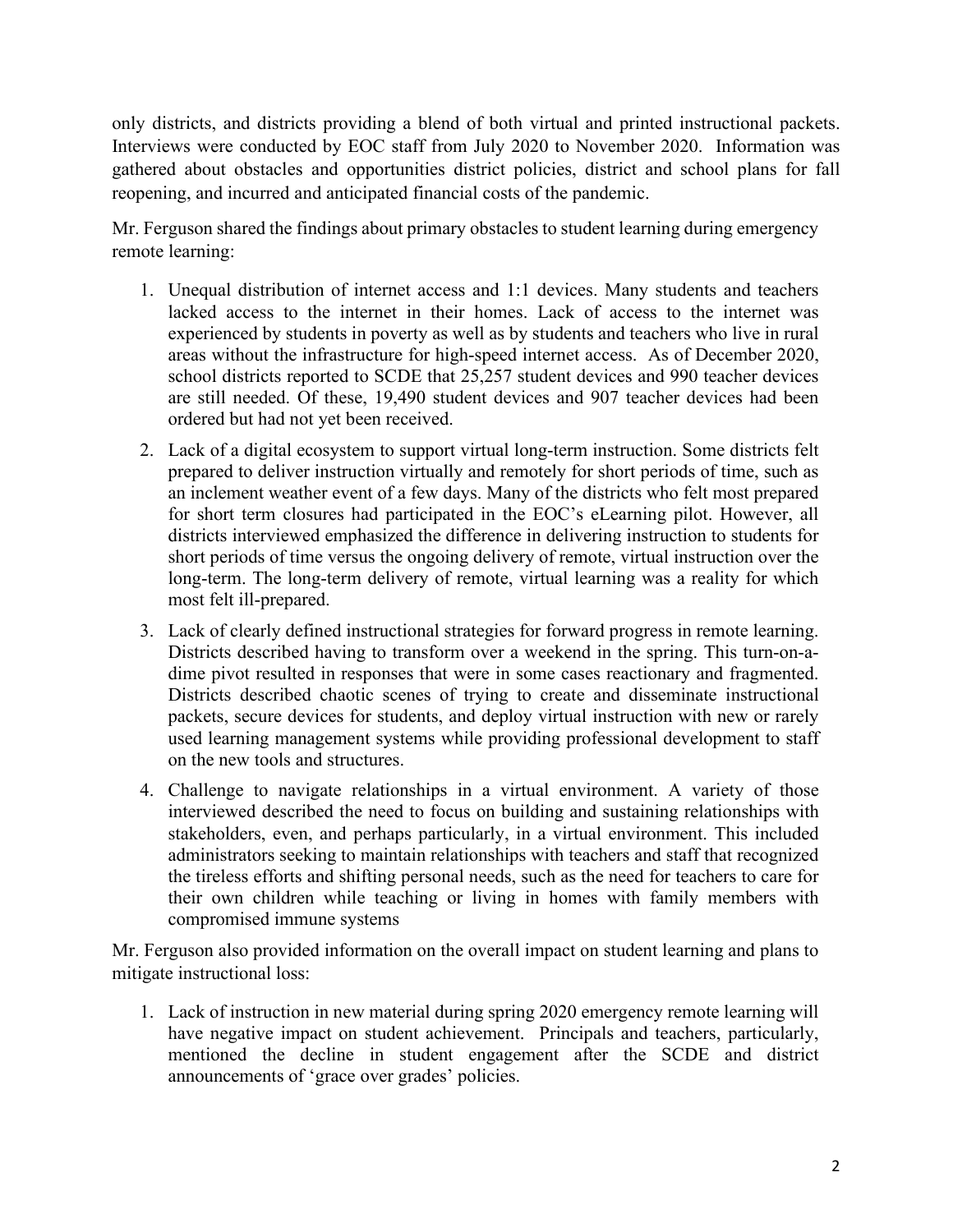- 2. Vulnerable student populations are expected to be more negatively impacted. Several student groups were consistently identified as being of specific concern to those working in districts and schools: 1) PK-2 students, 2) special education students, 3) English Learners (EL), and 4) pupils in poverty (PIP). Emergency Remote Learning has the potential to exacerbate already significant achievement gaps.
- 3. No clearly articulated district plans developed to mitigate instructional loss. Though districts expected and recognized the instructional loss of students, there were no operational, long-term plans shared during the interviews to make-up for lost instruction or add additional instructional time beyond the 180 school days. Districts mentioned future work to develop priority standards and adjust curriculum guides. There were no plans shared to extend the instructional day, instructional week, or instructional year.

Mr. Ferguson provided information on the impact of emergency remote learning to school finance:

- 1. Some COVID expenses will be recurring. Superintendents reported using CARES funding to purchase additional student devices to move towards 1:1 technology and digital curricular resources. They also reported additional expenses related to staffing, cleaning supplies, cleaning frequency. There were, however, no significant savings reported by districts.
- 2. With additional CARES funding, minimal impact on district general funds during spring 2020. During the district interviews, no superintendent or district finance officer shared concerns with the general fund budget during the spring of 2020.

Mr. Ferguson shared emerging issues that provided opportunities for the future as well as cause for concern. Best practices from across the state and the research were also shared.

Opportunities include:

- 1. Accelerated student access to technology across South Carolina.
- 2. Investment in instructional technology resources by districts and SCDE.
- 3. Increased learning opportunities for students, flattening the classroom and providing a global perspective.
- 4. District virtual school offerings will remain, but state level guidance needed.

Emerging issues:

- 1. Many vulnerable students are opting for virtual instruction while more resourced students are opting for brick-and-mortar schooling.
- 2. Concerns with integrity of results from assessments delivered remotely.
- 3. Recognition that end-of-year state assessments should be given in spring 2021.

Best Practices:

1. Focused professional development for staff to support students and families during remote learning.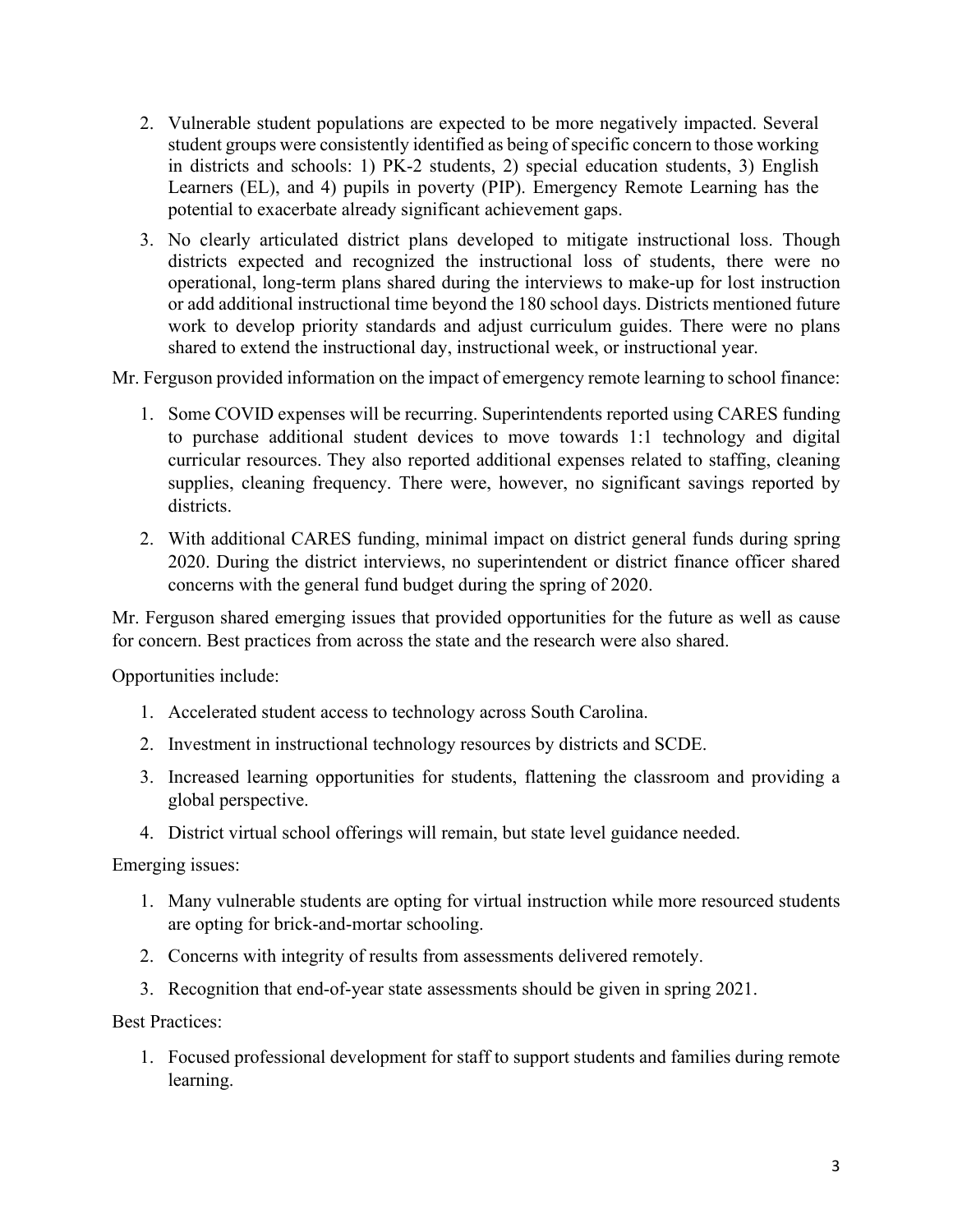- 2. Prioritized face-to-face instructional for students for elementary and vulnerable student populations, as soon as safely possible.
- 3. Provided access to high quality virtual curriculum, resources and course.

Mr. Ferguson shifted from the district interviews to provide data analysis from Summer 2020 Academic Recovery Camps. Findings from the data analysis of Academic Recovery Camps (ARCs) include:

- 1. Students began ARCs with significant learning deficits in reading and mathematics.
- 2. Students made statistically significant gains in both reading and math during ARCs.
- 3. Despite ARCs gains, students remained significantly behind expectations for grade level proficiency in reading and math after ARC.
- 4. There was overall low student enrollment in ARCs despite many students identified as in need of intervention.

Recommendations for adjustment to any future ARC program include:

- 1. Provide reimbursement funding to districts only for students with a pre- and post- ARC assessment.
- 2. Consider lengthening the instructional day minimums during ARC.
- 3. Create a process to allow districts to develop and create innovative programs and/or community partnerships to provide after-school, summer, or Saturday ARCs in mathematics and reading/writing. Pre- and post- assessments should be required to measure and produce results in student performance.

After discussing Summer 2020 ARCs, Mr. Ferguson shared data from South Carolina's fall 2020 formative assessments. The EOC partnered with NWEA for this analysis. The overall sample included 222,007 K-8 students from 67 South Carolina public school districts. Overall findings include:

- 1. On average, 7 out of 10 South Carolina students in grades 2 through 8 are projected not to meet grade level proficiency standards in mathematics and English Language Arts in spring 2021.
- 2. In comparing fall 2019 to fall 2020 in mathematics, the COVID slide was most dramatic, with between 10% and 16% fewer South Carolina students expected to meet grade level proficiency in grades 2 through 5. Comparing this same period in grades 6 through 8, approximately 5% less students are projected to be proficient on grade level standards in mathematics: only 1 out of 4 South Carolina students is projected to be proficient in mathematics in grades 7 and 8.
- 3. In comparing fall 2019 to fall 2020 reading, South Carolina students demonstrated fewer declines in reading, with between 4% and 6% fewer students expected to meet grade level proficiency in grades 2 through 5 in spring 2021. In grades 6 and 7 there was no change in projected proficiency and only a 1% decrease in grade 8. However, despite scoring nearly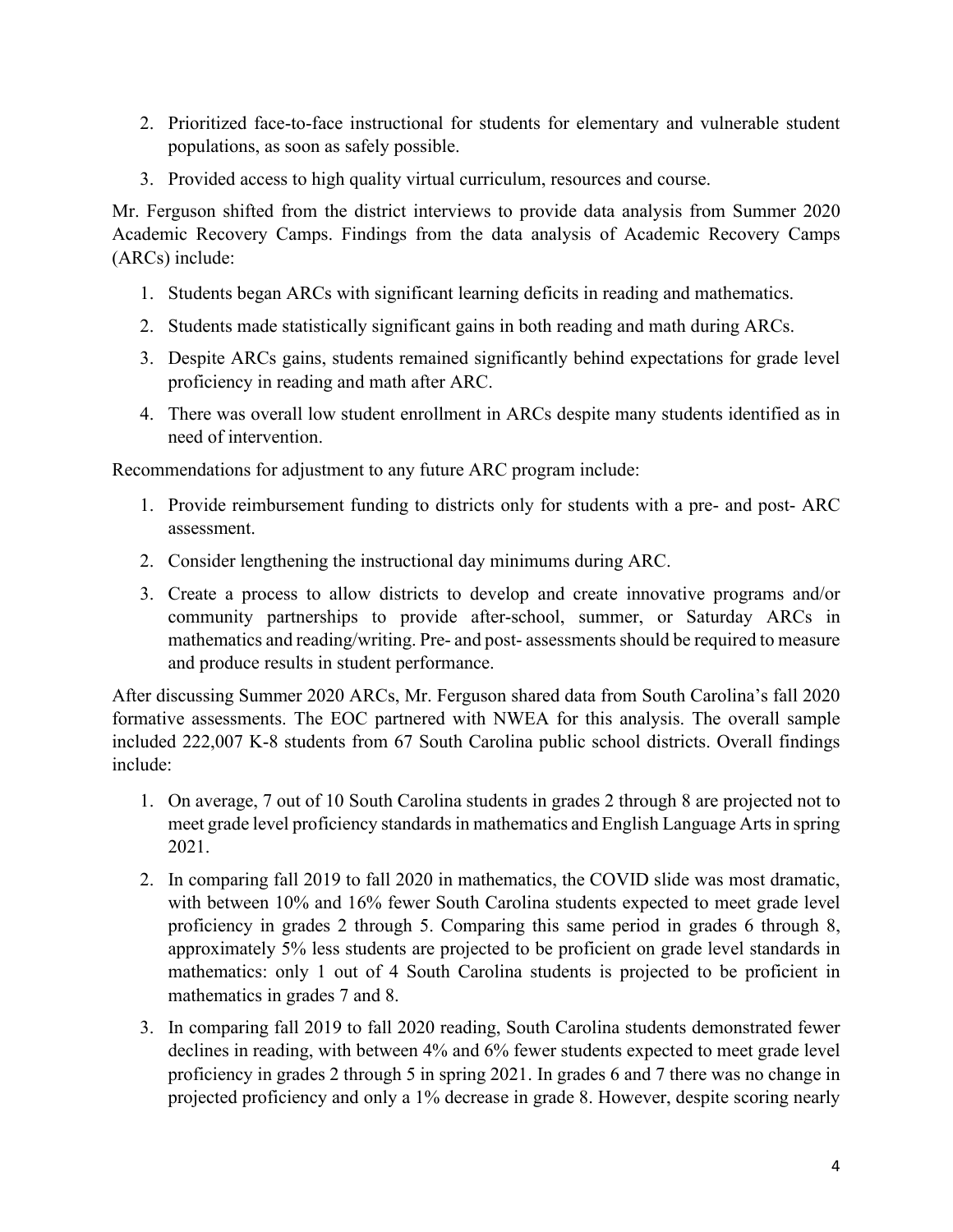the same as students last year, nearly 7 out of 10 South Carolina students are projected not to be proficient in reading.

- 4. South Carolina students declined in median percentile rank in all grades other than Kindergarten in mathematics compared to South Carolina students in the same grade in fall 2019. The largest percentile declines were in mathematics.
- 5. South Carolina students declined in median percentile rank in grades 1 through 5 for reading compared to South Carolina students in the same grade in fall 2019.

Additionally, Ferguson shared an analysis of a Cohort of students from the sample. This Cohort analysis allows for an apples-to-apples comparison. To be included in the Cohort, a student was required to test in fall 2019, winter 2019, and fall 2020. The Cohort analysis included approximately 118,000 K-8 students from 67 districts in South Carolina. Findings from this analysis include:

- 1. The 2019-2020 South Carolina Cohort declined in median percentile in all grades in mathematics.
- 2. The 2019-2020 South Carolina Cohort declined in median percentiles for reading in all grades other than the grade 2 cohort, but the largest percentile declines were in mathematics.
- 3. Substantially larger percentages of South Carolina students decreased in their achievement quartile standing from 2019 to 2020, both for reading and for mathematics, though more so for mathematics.
- 4. Significant achievement gaps among historically underachieving students and their higher achieving peers continue to exist but do not appear to have widened during emergency remote learning. However, vulnerable student populations may be missing from the sample.
- 5. South Carolina students decreased in median percentile rank less in mathematics than their national peers in grades 4 through 7 during emergency remote learning.
- 6. South Carolina students decreased in median percentile rank more in reading than their national peers in grades 3 and 4 but decreased less than their national peers in grades 5 through 7 during emergency remote learning.

An analysis was also conducted on a sample of fourteen (14) districts to see if there was a statistically significant difference in the COVID slide of students who experienced different instructional delivery methods during emergency remote learning. The analysis found that there was no statistically significant difference observed in the COVID slide of students with respect to instructional method (eLearning, blended learning, and instructional packets) during emergency remote learning.

Finally, Ferguson shared recommendations included in the Review of Remote Learning, Part 1 Report. He noted that further work is needed to provide support, increased instructional time, and targeted interventions, especially in mathematics, to students while school is disrupted and beyond. There is also a need to collect and transparently report student data around opportunities to learn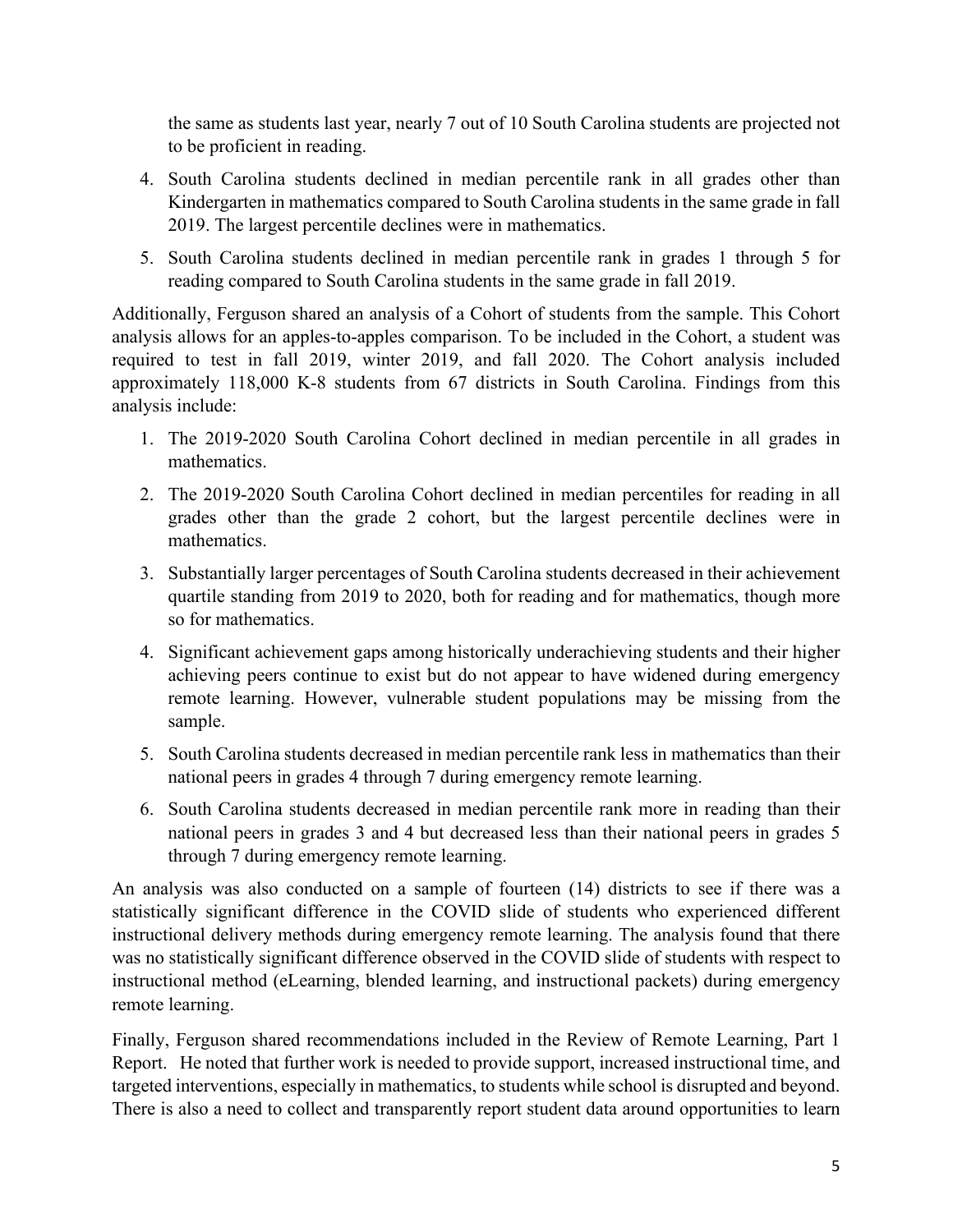as-well as academic achievement in order to guide curriculum and instruction and support students. Recommendations were made in response to the findings of this report related to the impacts of COVID-19 school closures on student achievement but are applicable to other long-term school closures.

Impact on Student Learning:

- 1. Strategically design and implement curriculum focused on student learning gaps and priority standards.
- 2. Better coordinate efforts to accurately track student attendance, completion of assignments, and mastery of grade level standards.
- 3. Require coordinated efforts and deploy strategies to establish communication with students who are not attending school or disengaging from instruction.
- 4. Continue regular assessment of all students, allowing for individual and system academic performance to be monitored, guiding instruction and policy decisions.
- 5. Conduct further research to determine the most effective instructional delivery method for remote learning.

## **Obstacles**

- 1. Continue to address disparities in learning opportunities by ensuring that supports, such as access to the internet and a device, are in place for students.
- 2. Provide access to a robust virtual curriculum for students in remote learning.

## Impact on School Finance

- 1. Continue to review and monitor district expenses related to COVID.
- 2. Continue to review and monitor student enrollment.

## Plans to Mitigate Loss

- 1. Provide tutoring services and extra interventions for students identified at-risk.
- 2. Create a process to allow districts to develop and create innovative programs and/or community partnerships to provide after-school, summer, or Saturday ARCs in mathematics and reading.

## Best Practices

- 1. Provide meaningful and responsive professional development to staff to address needs in remote learning.
- 2. Prioritize the return to face-to-face classrooms as soon as safely possible.

Ms. Weaver offered the EOC committee the opportunity to ask questions and seek clarification from staff about information provided in the report.

Rep. Collins inquired about limiting factors related to knowing about accessing technology and devices. He wanted to know if 19,000 students and 900 staff members were still lacking needed technology or waiting for deliveries. He also inquired about the 13 districts that are still providing virtual only delivery of instruction for students. Mr. Ferguson shared that gathering information from parents about available technology and infrastructure deficits cause limited or incomplete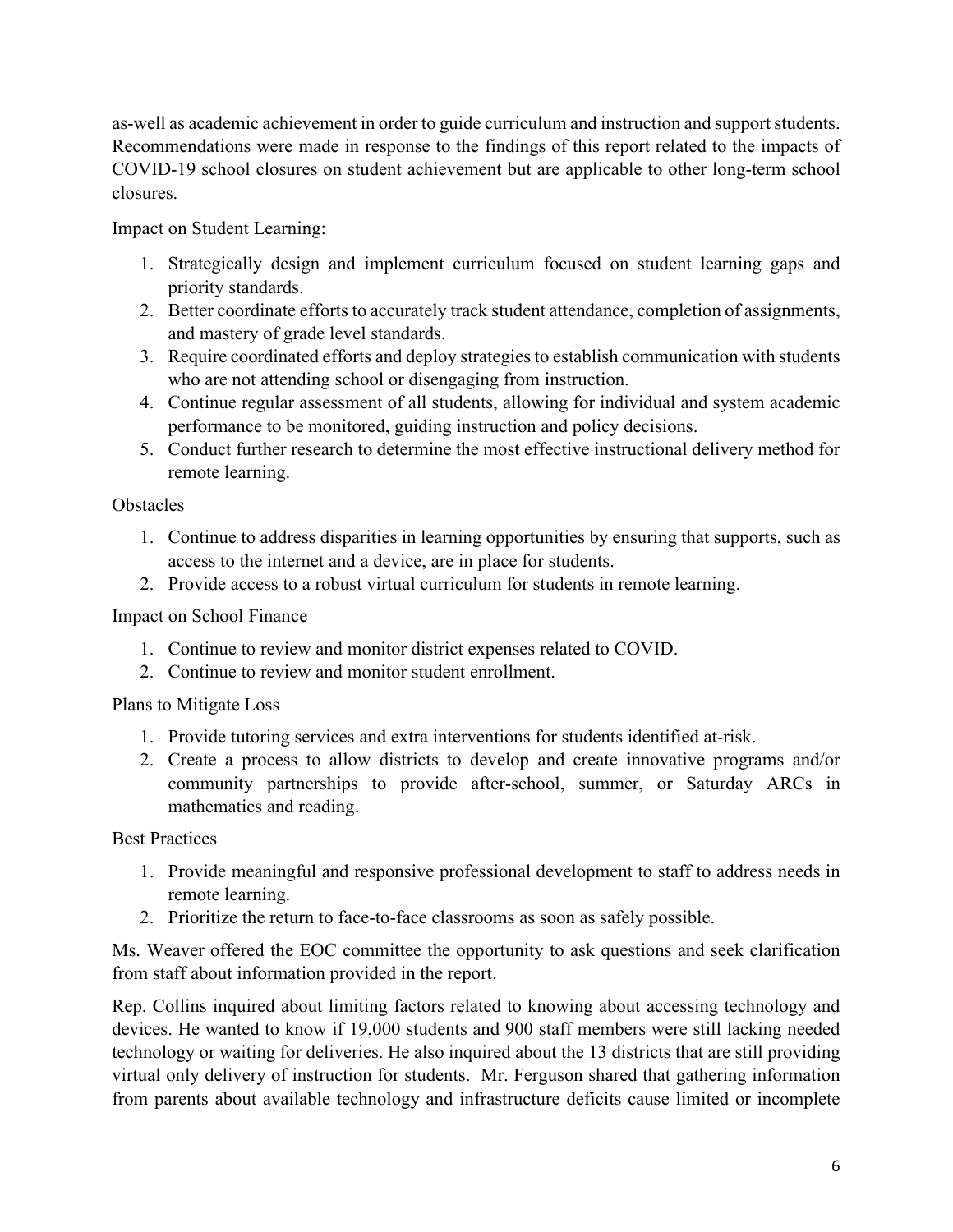information. David Mathis of SCDE added that at this time only one district remained on virtual only delivery, student devices are on back order because of nation-wide demand, and the SCDE is in the process of updating information about the device availability, technology access and current district instructional delivery models.

Rep. Alexander stated that he wanted to know more about districts using the instructional packets method for instructional delivery. He also asked 1) the different ways districts approached grading/accountability; 2) the number of districts still using packets; and 3) the academic performance of students using instructional packets. Mr. Ferguson responded that the selection of instructional delivery model was up to the districts. He added that districts made decisions based on availability of technology, teachers and grade level considerations. According to available assessment data, there is not a difference in academic performance between the students working with instructional packets. Mr. Mathis pointed out that timing had some impact on district decisions; they had to move quickly to get the instruction done.

Rep. Collins noted that per the report (page 23), every district is doing its own thing, He wanted to know what guidelines were given from the state. Mr. Mathis responded that the flexibility granted districts this year will not be in place next year.

Ms. Weaver inquired about reasons why most vulnerable students are opting for virtual instruction. Mr. Ferguson responded that reasons gathered while compiling the report included: 1) many communities worrying about students being in large crowds; 2) parents and students not feeling safe; and 3) lack of access to health care.

Rep. Collins asked why only 37 districts participated in the ARCs. Mr. Mathis informed the group that the timing of the offering and the face-to-face requirement were factors that caused limited participation by districts. Ms. Allen and Rep. Alexander inquired about transportation being available for ARCs. Ms. Barton verified that transportation was provided for ARC participants.

Sen. Hembree informed the group that his concern is discussing how we are going to get students caught up. He noted that from July to November there should have been a clearly articulated plan by SCDE and districts for this and wanted to know if staff had talked to any districts with such a plan. Mr. Ferguson responded that no district shared a specific plan beyond working to adjust and focus curriculum. Sen. Hembree asked what could be done. Ferguson shared that districts might consider after school programs, offering students a double dose of instructional time in math and reading, and extending the instructional time, to include afterschool and Saturdays. Dr. Mathis shared that districts will now be asked to submit plans to SCDE for how they will deliver quality instruction and focus resources, implement priority standards, and offer additional instructional time in reading and math. However, the plan format has not yet been developed and no deadline has yet been set for submission of district plans.

EOC members shared additional comments about the remote learning review. Mr. Robinson added that there may be certain factors that all plans need to include. Ms. Barton commented that we have a systems issue - systematic changes are needed. Mr. Locke thanked staff for the data, variables, comparisons and factors included in the Review of Remote Learning, Part 1. He commented that we should consider how to move the system forward with these data.